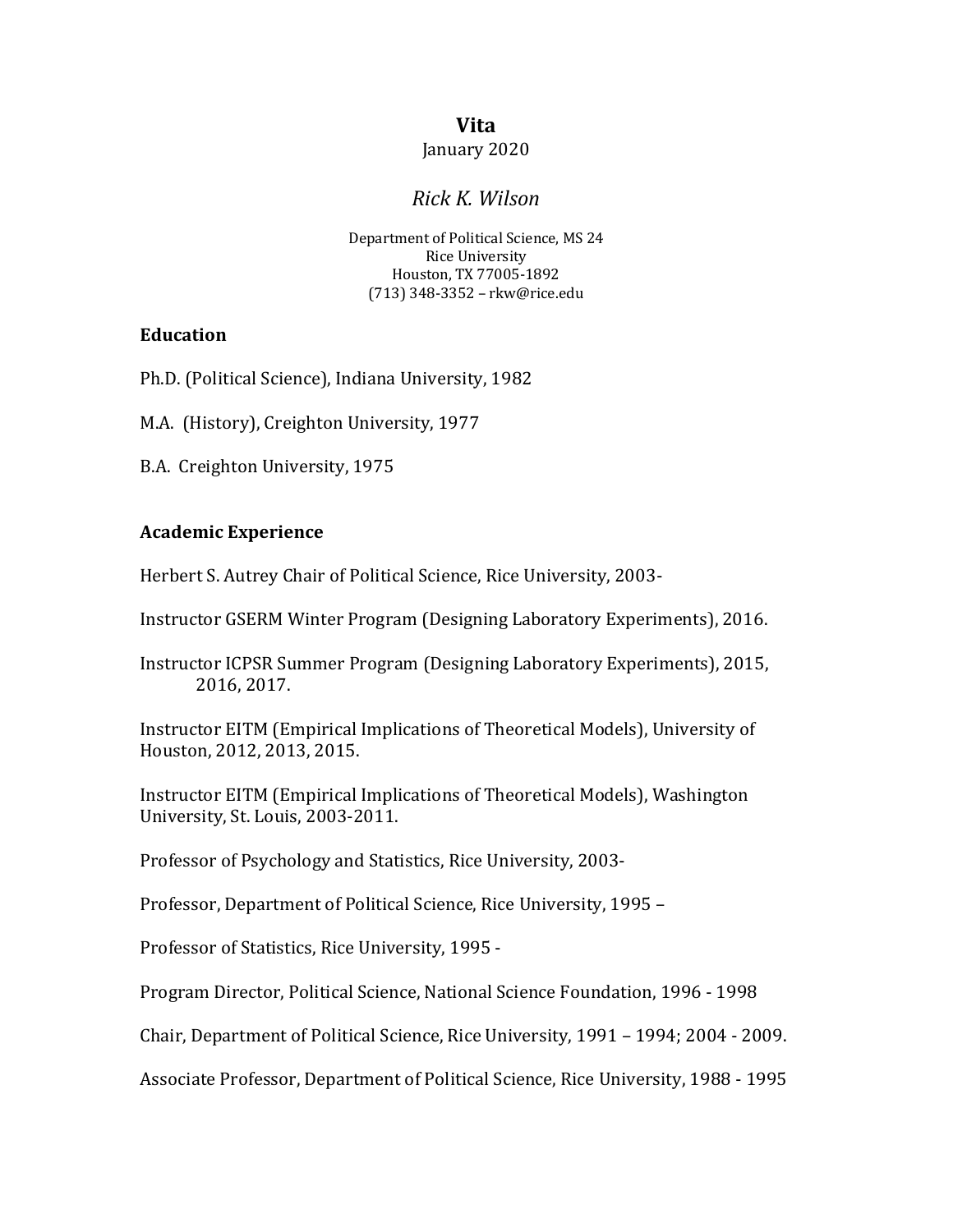- Visiting Research Associate, Workshop in Political Theory and Policy Analysis, Indiana University, August 1989 - July 1990.
- Visiting Associate Professor of Political Science, Indiana University, August 1989 -July 1990.
- Visiting Assistant Professor in Political Science, California Institute of Technology, January 1989 - July 1989.
- Assistant Professor in Political Science, Rice University, 1983-1988.
- Visiting Lecturer, Department of Political Science, Washington University, St. Louis, 1982-1983.

### **Journals**

Associate Editor, *PLOS One*, 2017 - .

Senior Associate Editor, *Journal of Experimental Political Science*, 2016 -.

Policy Editor, *Behavioral Science and Policy*, 2016 - .

- Co-Editor (with Eric Coleman), Special Issue in Honor of Elinor Ostrom, *Journal of Theoretical Politics*, (28:1) 2016
- Editor, *American Journal of Political Science*, 2010 2013.

## **External Grants and Awards**

- International Foundation for Research in Experimental Economics (IFREE) "Graduate Student Workshop in Experimental Economics on Robust and Reliable Science." Dec. 22, 2017 - Dec. 21, 2018 [\$36,000].
- National Science Foundation Grant (SES 1759178) "Preferences and Decisions to Evacuate in the Face of Hurricane Harvey." December 1, 2017 - November 30, 2018 [\$40,358].
- National Science Foundation Grant (SES 1534403) "Collaborative Proposal: Measuring Preference Stability and Change: A Long Term Panel Study" August 15, 2015 - July 31, 2021 [\$419,529].
- Midwest Political Science Association. Editor, American Journal of Political Science. January 1, 2010 - December 31, 2013. [\$263,305]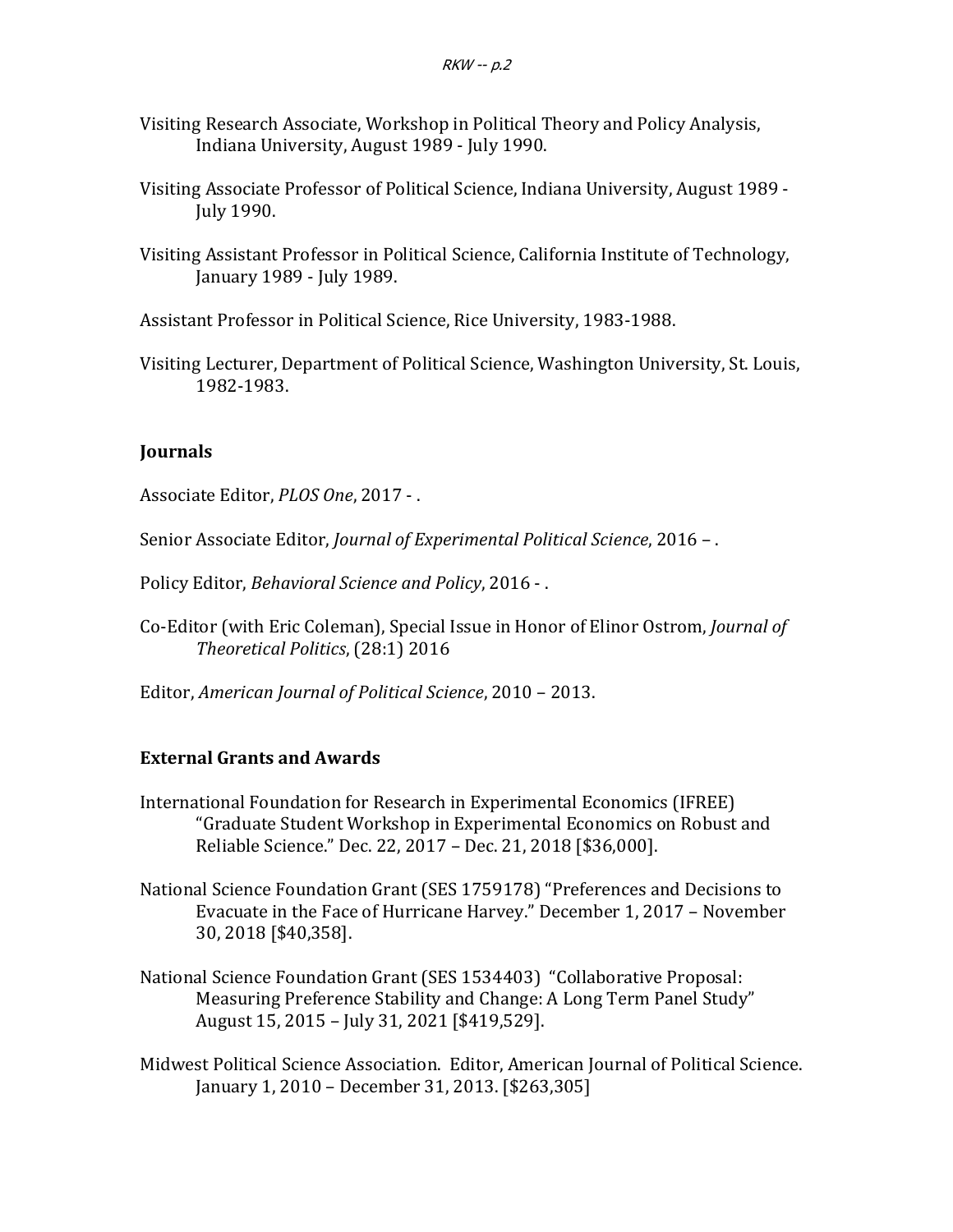- National Science Foundation Grant (SES 0938090) "RAPID: Collaborative Research: Recovery Spending and Citizen Expectations." June 15, 2009 - April 14, 2010 [\$134,018].
- Center for Excellence for Natural Disasters, Coastal Infrastructure and Emergency Management: Revealed Preferences (NDCIEM) – Co-PI. July 2008 – January 2012 [\$80,000].
- National Science Foundation Doctoral Dissertation Grant with Christy Aroopala (SES-0819160). "Group Based Mobilization: An Experiment." August 2008 – July 2009 [\$10,736].
- National Science Foundation Grant (SES 0552439) "SGER: Cooperation among evacuees in the aftermath of Hurricane Katrina." October 1, 2005 -September 30, 2007 [\$163,307].
- National Science Foundation Grant (SES 0544802) "SGER: New Methods for Studying Social Behavior in Political Science." September 1, 2005 - August 31, 2007 [\$31,510].

Russell Sage Foundation, Visiting Scholar. September 1, 2003 – June 30, 2004.

- National Science Foundation Grant (SES 0318116) "Collaborative Research on Trust, Race, Framing and Institutions." September 1, 2003 - July 31, 2007 [\$133,490].
- John D. and Catherine T. MacArthur Foundation's Network on the Nature and Origin of Preferences -- Co-PI. "Using Simple Games to Measure Trust, Risky Behavior, Cooperativeness, and Patience in High School Students." August 15, 2003 – July 31, 2004 [\$118,000].
- Rockefeller Foundation, Bellagio Study and Conference Center. "Ethnicity, Trust and Transition in Postcommunist Society." July 1-14, 2003.
- National Science Foundation Grant Co-PI (SES 0215573). "EITM Competition IIIa: Empirical Implications of Theoretical Models Summer Institute." May 2002 -June 2007.
- National Science Foundation Grant Co-PI (SES 00-94800), "Game Theory and Social Interactions: A Virtual Collaboratory for Teaching and Research." Iune 1, 2001 - May 30, 2006 [\$78,000].
- National Science Foundation Grant (OPP 00-82715), "Collaborative Research on Ethnicity and Transition in Russia." August 15, 2000 - July 31, 2002 [\$181,483].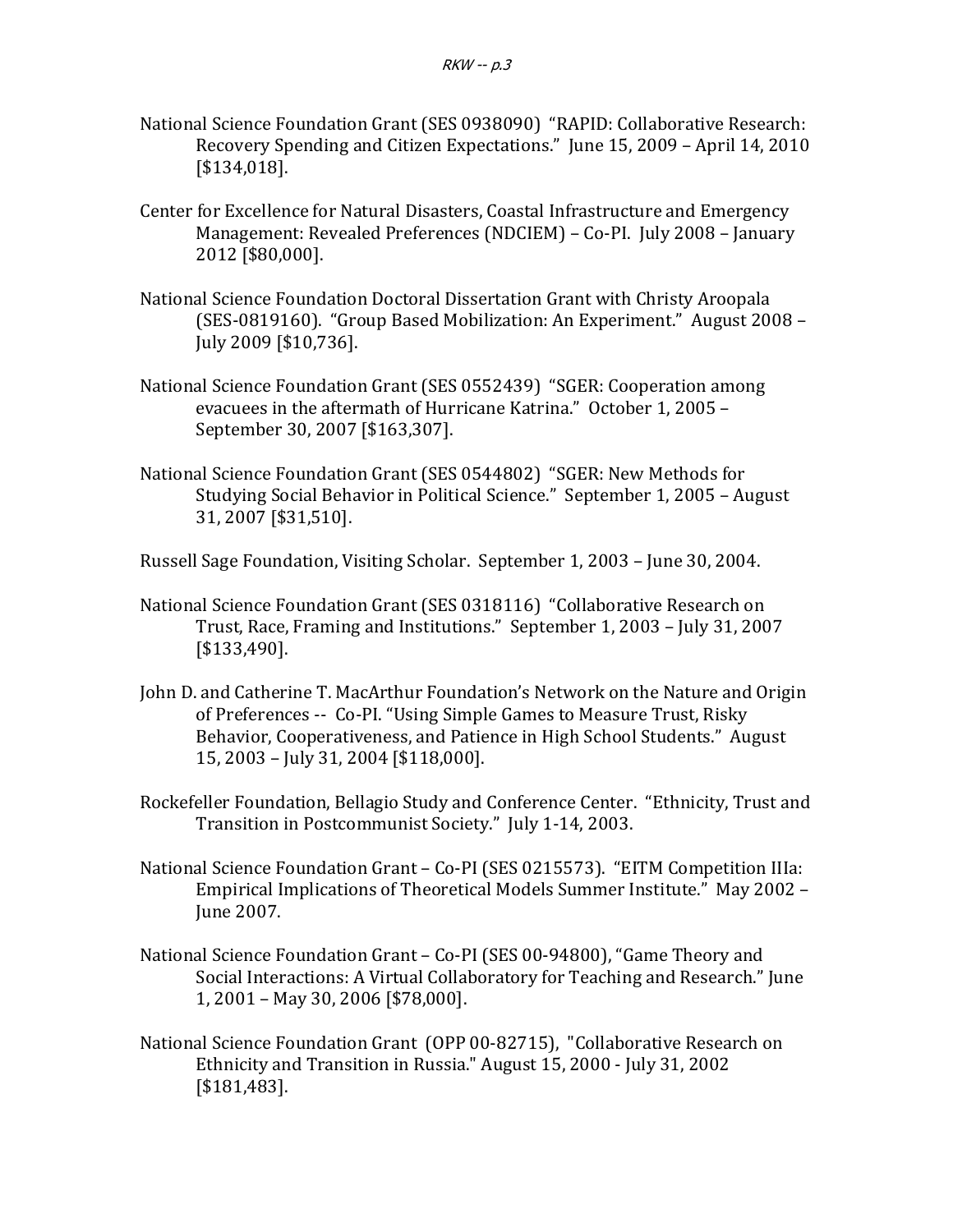National Council for Eurasian and East European Research. "Collaborative Research on Ethnicity and Transition in Russia: The Case of Tatarstan." April 2000 -March 2002 [\$73,000].

Creighton University Alumni Merit Award, Graduate School. March 2000.

- National Science Foundation Grant (SES 99-78057), "Instrumentation for a Computerized LAN Behavioral Social Science Experimentation Lab." July 1999-June 2000 [\$48,212].
- National Science Foundation Grant (SES 98-19943), "Social Signals and Reputation in Games with Facial Schematics," February 1999 - January 2002 [\$138,043].
- National Science Foundation Doctoral Dissertation Grant with Holly Teeters (SBR-9531147), "Electoral Reform in Mexico and the Institutional Consequences." March 1996 - August 1998 [\$7,345]. (Note: when I became Program Officer at NSF, the grant was transferred to Keith Hamm.)
- Dirksen Congressional Center Congressional Research Grant, "Context, Institutional Powers and Leadership Traits: Disentangling Leadership and Followership." May 1995 [\$1,800].
- National Science Foundation Grant (SES 87-21020), "Expensive Choices: The Effect of Decision Making Costs on Political Outcomes," March 1988 to August 1990 [\$53,730].
- Post-Doctoral Research Award, Washington University, St. Louis, Visiting Research Assistant in the Center for the Study of American Business, September 1982 to May 1983.
- National Science Foundation Grant (SES 81-047772), Doctoral Dissertation Research in Political Science, "Institutional Effects on Committee Behavior: A Game Theory Experiment," August 1981 to January 1983 [\$9,500].
- National Research Service Award (1T32MH15222), Research Training in Institutional Analysis and Design, Workshop in Political Theory and Policy Analysis, Indiana University, January 1979 to May 1982.

#### **Books**

The Strategy of Rhetoric: Campaigning for the American Constitution. Yale University Press, 1996. By William Riker, edited by Randall Calvert, John Mueller and Rick Wilson.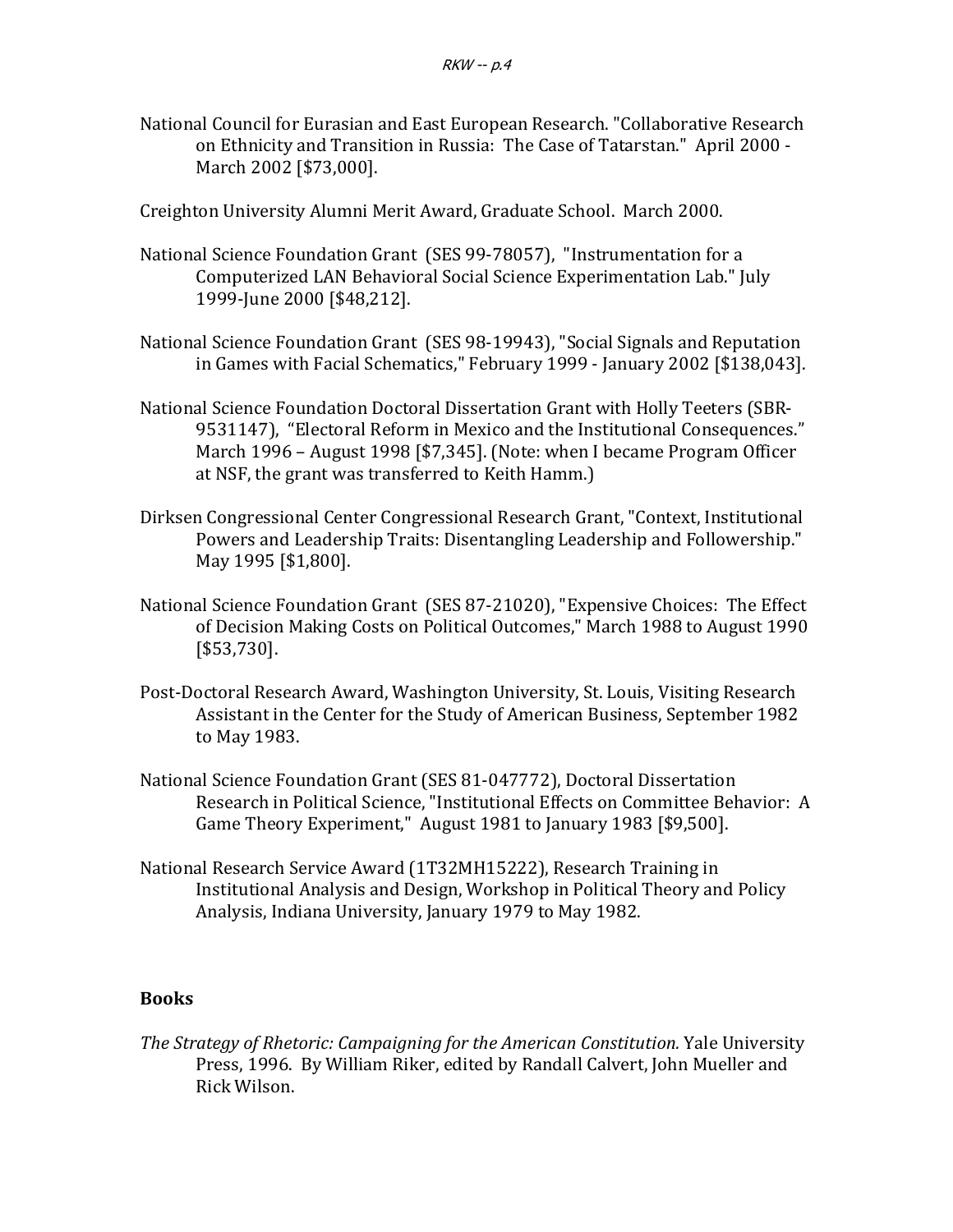Congressional Dynamics: Structure, Coordination and Choice in the First American Congress, 1774-1789. Stanford University Press, 1994. With Calvin Jillson.

## **Articles**

"Dialling Down the Temperature." *Nature Human Behaviour* 2, no. 9 (2018): 618.

- "Can I Rely on You?" *Games* 9, no. 4 (2018): 81. With Billur Aksoy and Catherine C. Eckel.
- "Charity Begins at Home: A Lab-in-the-Field Experiment on Charitable Giving." *Games* 9, no. 4 (2018): 95. With Catherine C. Eckel and Benjamin Priday.
- "Group-Level Selection Increases Cooperation in the Public Goods Game." (2016) Plos One, 11(8). With Catherine C. Eckel, Enrique Fatas and Sara Godoy.
- "Promoting an open research culture." (2015) *Science* 348: 1422-1425. With Brian A. Nosek et al.
- "Elinor Ostrom's Challenge for Laboratory Experiments." *Journal of Natural Resources Policy Research* (2014).
- "Ready or Not? How Citizens and Public Officials Perceive Risk and Preparedness." (2014) *American Review of Public Administration* 44 (4): 89-111. With Amy K. Donahue and Catherine C. Eckel.
- "Elinor Ostrom: A 'Magnificent and Irreplaceable Treasure.' (2013) Southern Economic *Journal.* 79 (3): 486-495. With Catherine C. Eckel.
- "How to Be a Peer Reviewer: A Guide for Recent and Soon-to-Be-Phds." (2013) *PS: Political Science and Politics* 46 (1): 12-123. With Beth Miller, Jon Pevehouse, Ron Rogowski, and Dustin Tingley.
- "School Environment and Risk Preferences: Experimental Evidence," (2012) *Journal of Risk* and Uncertainty. 45 (3): 265-292. With Catherine Eckel, Philip Grossman, Cathleen Johnson, Angela de Oliveira and Christian Rojas.
- "Social Norms of Sharing in High School: Teen Student Giving in the Dictator Game." (2011) *Journal of Economic Behavior and Organization*. 80 (3): 603-612. With Catherine C. Eckel, Phillip Grossman, Angela de Oliveira, Katherine Johnson and Christian Rojas.

"Elinor Ostrom (1933-2012)" (10 August 2012) Science 337: 661.

"Global Social Identity and Global Cooperation." (2011) Psychological Science. 22 (6): 821-828. With Nancy Buchan, Marliynn Brewer, Gianluca Grimalda, Enrique Fatas and Margaret Foddy.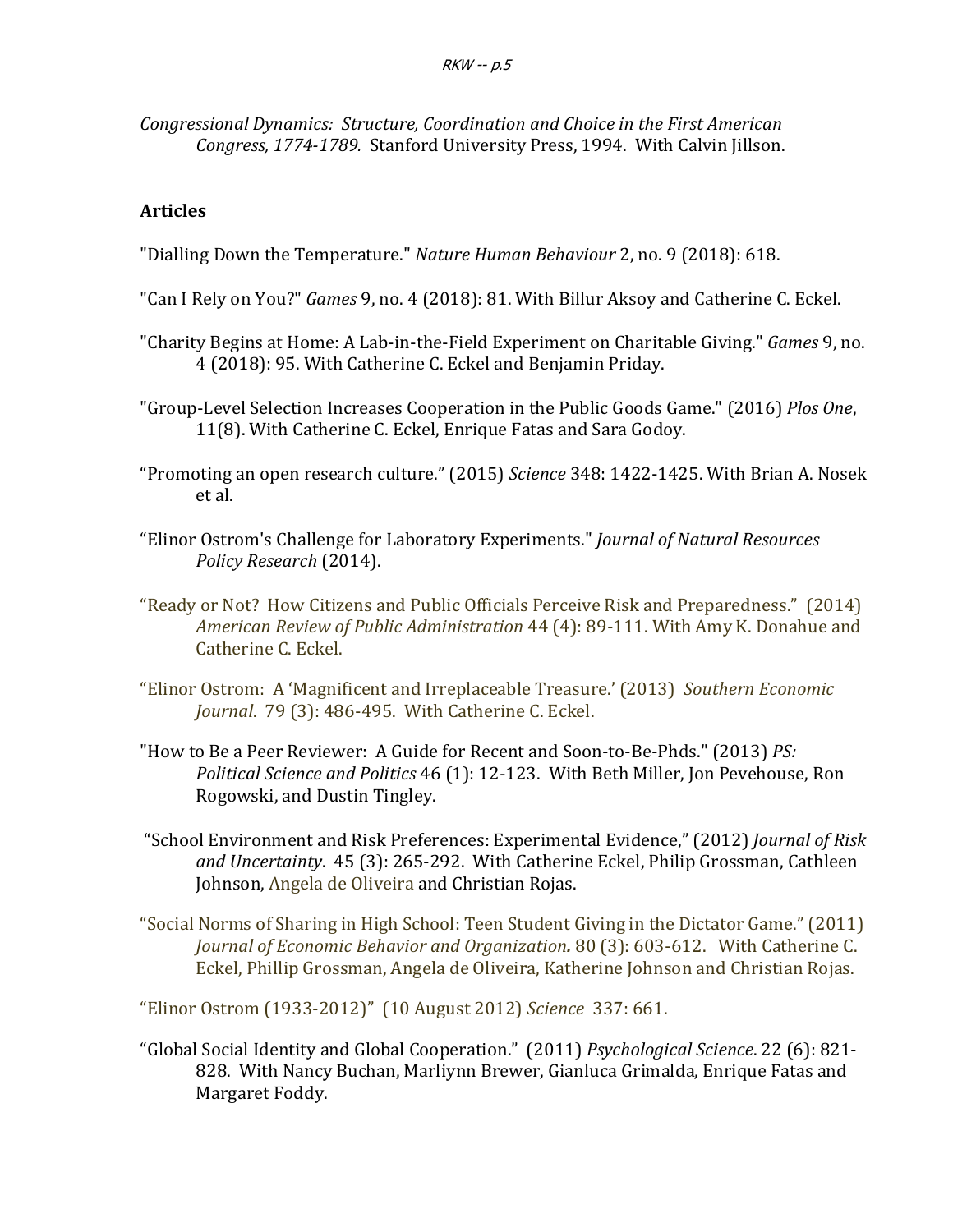- "The Contribution of Behavioral Economics to Political Science" (2011) *Annual Review of Political Science*. 14: 201-223.
- "Cooperation and status in organizations" (2010) *Journal of Public Economic Theory*. 12 (4): 737-762. With Catherine C. Eckel and Enrique Fatas.
- "Elinor Ostrom's Contributions to the Experimental Study of Social Dilemmas." (2010) *Public Choice*. 143 (3): 327-333.
- "Your Place in Space: Classroom Experiment on Spatial Location Theory." (2009) *Journal of Economic Education* 40 (4): 405-421. With Margo Bergman, Dirk Mateer, Michael Reksulak, Jonathan C. Rork, and David Zirkle
- "Globalization and Human Cooperation." (2009) Proceedings of the National Academy of *Science* 106 (11): 4138-4142. With Nancy Buchan, Gianluca Grimalda, Marilyn Brewer, Enrique Fatas and Margaret Foddy.
- "Risk Loving after the Storm: A Bayesian-Network Study of Hurricane Katrina Evacuees." (2009) *Journal of Economic Behavior & Organization* 69: 110-124. With Catherine C. Eckel and Mahmoud El-Gamal.
- "Physical and Mental Health Status of Hurricane Katrina Evacuees in Houston in 2005 and 2006." (2009) Journal of Health Care for the Poor and Underserved 20: 524-538. With Karoline Mortensen and Vivian Ho.
- "Public Goods in the Field: Katrina Evacuees in Houston." (2007) Southern Economic *Journal* 74 (2): 377-87. With Sam Whitt.
- "Social Learning in Coordination Games: Does Status Matter?" (2007) *Experimental Economics* 10 (3): 317-29. With Catherine C. Eckel.
- "The Dictator Game, Fairness and Ethnicity in Postwar Bosnia." (2007) American Journal of Political Science 51 (3): 655-668 . With Sam Whitt.
- Rick K. Wilson with R. Mark Isaac "Political Economy and Experiments." *Political Economist*, 14: 1-6.
- "Brain Activity in the Play of Dominant Strategy and Mixed Strategy Games." (2006) *Political Psychology.* 27(3): 459-478. With Randolph Stevenson, and Geoffrey Potts.
- "Judging a Book by Its Cover: Beauty and Expectations in the Trust Game." (2006) Political Research Quarterly 59(2): 189-202. With Catherine C. Eckel.
- "Internet Cautions." (2006) *Experimental Economics* 9(1): 53-66. With Catherine C. Eckel.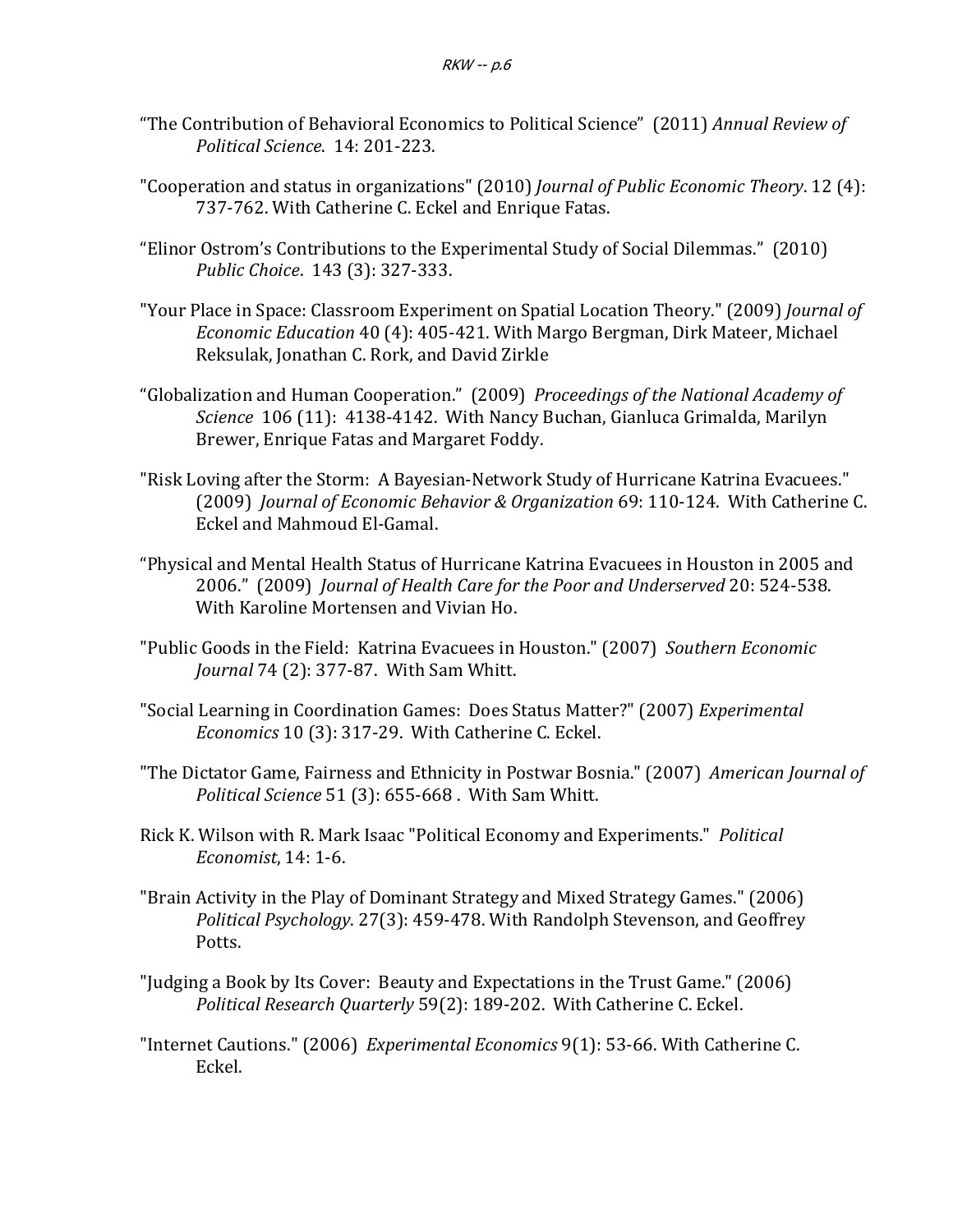- "Confusion or Fairness in the Field? Rejections in the Ultimatum Game under the Strategy Method." (2006) Journal of Economic Behavior and Organization.  $60(1)$ : 37-54. With Donna Bahry.
- "Ethnicity and Trust: Evidence from Russia." American Political Science Review (2005) 99(4): 521-32. With Donna P. Bahry, Mikhail Kosolapov and Polina Kozyreva.
- "Classroom Experiments: Candidate Convergence." (2005) *Southern Economic Journal.* (2005) 71: 913-922.
- "Is Trust a Risky Decision?" (2004) *Journal of Economic Behavior and Organization*.  $(55(4): 447-466.$  With Catherine C. Eckel.
- "Investigating Conflict, Power and Status Within and Among Groups." (2004) Small *Group Research*. 35(1): 44-72. Sell, Jane; Michael J. Lovaglia; Elizabeth A. Mannix, and Charles D. Samuelson.
- "Fairness and Rejection in the Ultimatum Bargaining Game." (2002) *Political* Analysis. 10(4): 376-393. With Catherine C. Eckel and Martin Johnson.
- "The Value of a Smile: Game Theory with a Human Face." (2001) *Journal of Economic Psychology.* 22: 617-640. With Jörn P.Scharlemann, Catherine C. Eckel and Alex Kacelnik
- "Transition Governance in the United States: Lessons from the First Federal Congress." (1999) *Legislative Studies Quarterly* 24 (4): 543-568.
- "The Maintenance of Cooperation: Expectations of Future Interaction and the Trigger of Group Punishment" (1999) Social Forces, 77(4): 1551-1570. With Jane Sell.
- "Leadership and Credibility in N-person Coordination Games." (1997) *Journal of Conflict Resolution* 41 (6): 767-791. With Carl M. Rhodes.
- "'Liar, Liar ...' Cheap Talk and Reputation in Repeated Public Goods Settings." (1997) *Journal of Conflict Resolution* 41 (5): 695-717. With Jane Sell.
- "Cosponsorship in the United States Congress." (1997) Legislative Studies Quarterly 22:25-43. With Cheryl D. Young.
- "Overdraft: The Political Cost of Congressional Malfeasance." (1994) *Journal of* Politics, 56: 788-801. With John Alford, Holly Teeters, and Dan Ward.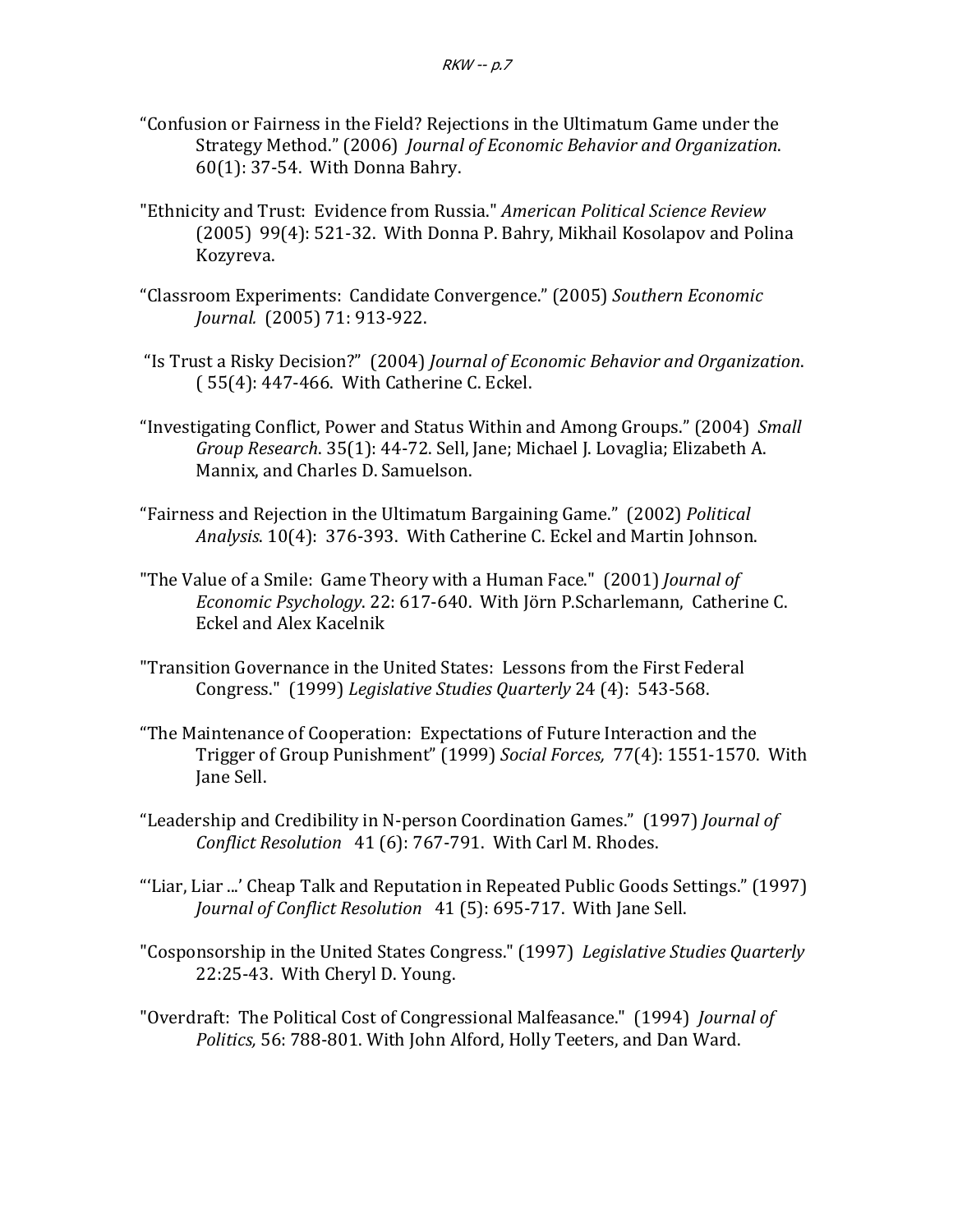- "Are Women More Cooperative than Men in Social Dilemmas? Evidence from Two Experiments." Social Psychology Quarterly, (September 1993) V. 56: 211-222. With Jane Sell and W. I. Griffith.
- "Good Times, Bad Times, and the Diversionary Use of Force." *Journal of Conflict Resolution,* (September 1993) 37: 504-535. With Diana Richards, Cliff Morgan, Val Schwebach, and Garry Young.
- "Advice and Consent: Unitary Actors, Advisory Models and Experimental Tests." *Journal of Conflict Resolution,* (December 1992) V. 36:603-633. With Patrick Haney and Roberta Herzberg.
- "The Effects of Signalling on the Provision of Public Goods." Social Forces, (September 1991) V. 70: 107-124. With Jane Sell.
- "Leadership and Coordination in Legislatures: The 'President' of the First American Congress: 1774-1789." Congress and the Presidency (Autumn 1990) V. 17: 2, pp. 85-107. With Calvin Jillson.
- "Partisan Voting Patterns in the U.S. Senate, 1877-1986." Legislative Studies *Quarterly*, (May 1989) 14: 225-250. With Patricia Hurley.
- "Leadership Patterns in the Continental and Confederated Congresses: 1774-1788." Legislative Studies Quarterly, (February 1989) 14: 5-37. With Calvin Jillson.
- "Of Machines and Men: A Cautionary Note on the Use of Robots in Decision Making Experiments." Simulation and Games, (June 1988) 19: 157-172. With Roberta Q. Herzberg.
- "Results on Sophisticated Voting in an Experimental Setting." *Journal of Politics*,  $(May 1988)$  50: 471-86. With Roberta Q. Herzberg.
- "Negative Decision Powers and Institutional Equilibrium: Theory and Experiments on Blocking Coalitions." Western Political Quarterly, (December 1987) 40: 593-609. With Roberta Q. Herzberg.
- "Evidence of Sophisticated Voting in a Committee Setting: Theory and Experiments." *Quality and Quantity*, (March 1987) 21: 255-73. With Anne Pearson.
- "Strategic Campaigning and Voter Shifts: A Panel Analysis of Houston's 1985 Mayoral Race." Social Science Quarterly, (March 1987) 68: 34-50. With Patricia A. Hurley.
- "A Social Choice Model of Factional Conflict in the Continental Congresses." Legislative Studies Quarterly, (February 1987) 12: 5-32. With Calvin Jillson.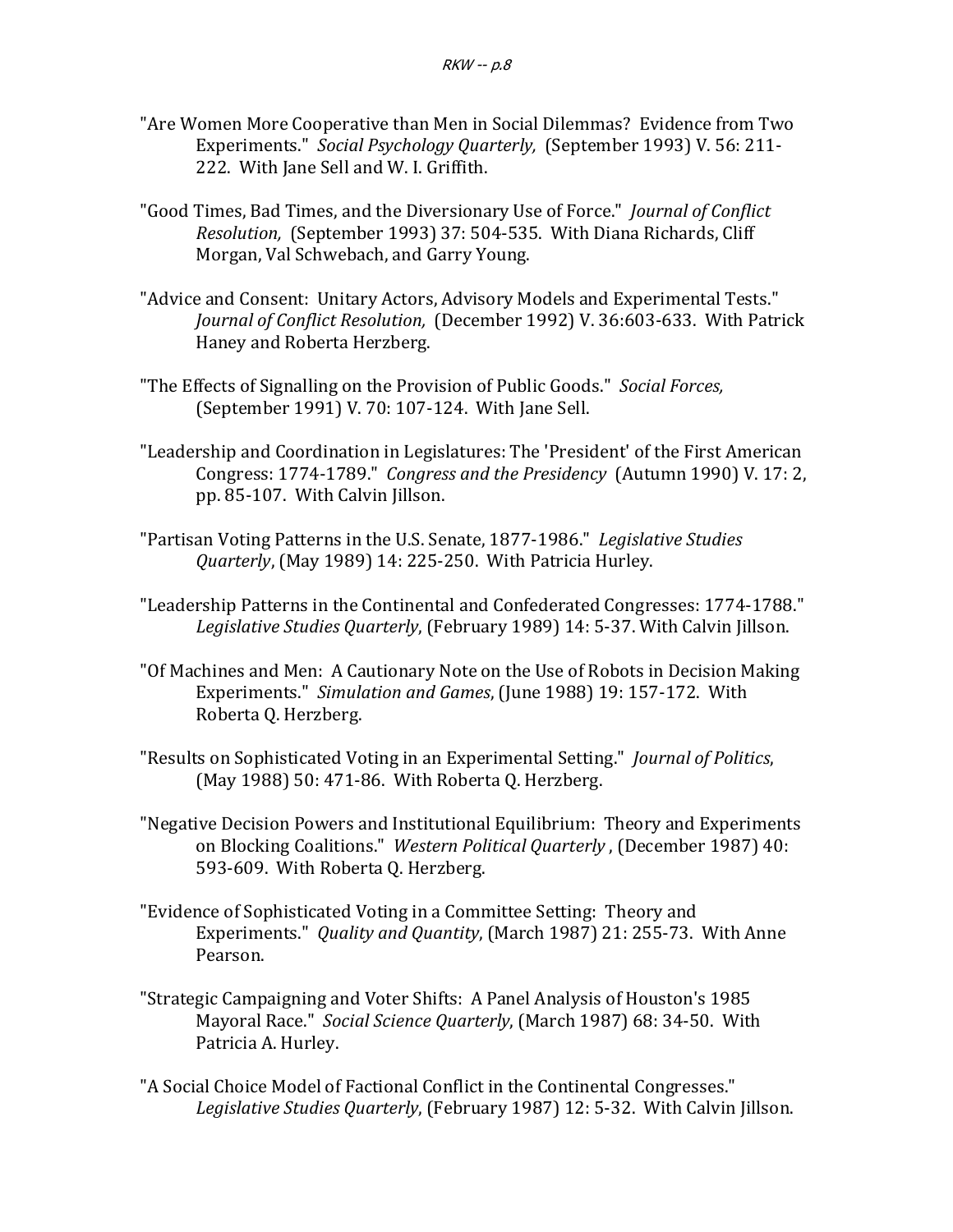- "An Empirical Test of Preferences for the Political Pork Barrel: District Level Appropriations for River and Harbor Legislation, 1889-1913." American *Journal of Political Science, (November 1986)* 30: 729-54.
- "Results on the Condorcet Winner: A Committee Experiment on Time Constraints." *Simulation and Games*, (June 1986) 17: 217-43.
- "Forward and Backward Agenda Procedures: Committee Experiments on Structurally-Induced Equilibrium." *Journal of Politics*, (May 1986) 48: 390-409.
- "What Was It Worth to be on a Committee in the U.S. House, 1889-1913?" Legislative Studies Quarterly, (February 1986), 11: 47-63.
- "Constraints on Social Dilemmas: An Institutional Approach." Annals of Operations *Research*, (1985) 2: 183-200.
- "Citizen Coproduction as a Mode of Participation: Conjectures and Models." *Journal of Urban Affairs*, (Fall 1981) 3: 37-49.
- "Consumers as Coproducers of Public Services: Some Economic and Institutional Considerations." *Policy Studies Journal*, (Summer 1981) 9: 1001-11. With Roger Parks, et. al.

# **Chapters in Books.**

"Partisanship and Electoral Reform: Change in Congressional Cohesion, 1877–1932." In *Public Choice Analyses of American Economic History*, 121-38: Springer, Cham, 2018.

"Trust Experiments, Trust Games, and Surveys" (2018). In *Oxford Handbook of Political and Social Trust*, edited by Eric Uslaner. Oxford: Oxford University Press.

- "Political Trust in Experimental Designs." (2016) In *Handbook on Political Trust*, edited by S. Zmerli and T. van de Meer. Cheltenham, UK: Edward Elgar Publishing. With Catherine C. Eckel.
- "Journal Editors as Ethics Sheriffs," (2016) In S. Desposato, *Ethics and Experiments: Problems and Solutions for Social Scientists and Policy Professionals.* New York: Routledge, 262-66. With William Mishler and John Ishiyama.
- "Elinor Ostrom." (2016) In *American Governance*, edited by S. L. Schechter. Farmington Hills, Michigan: Macmillian Reference.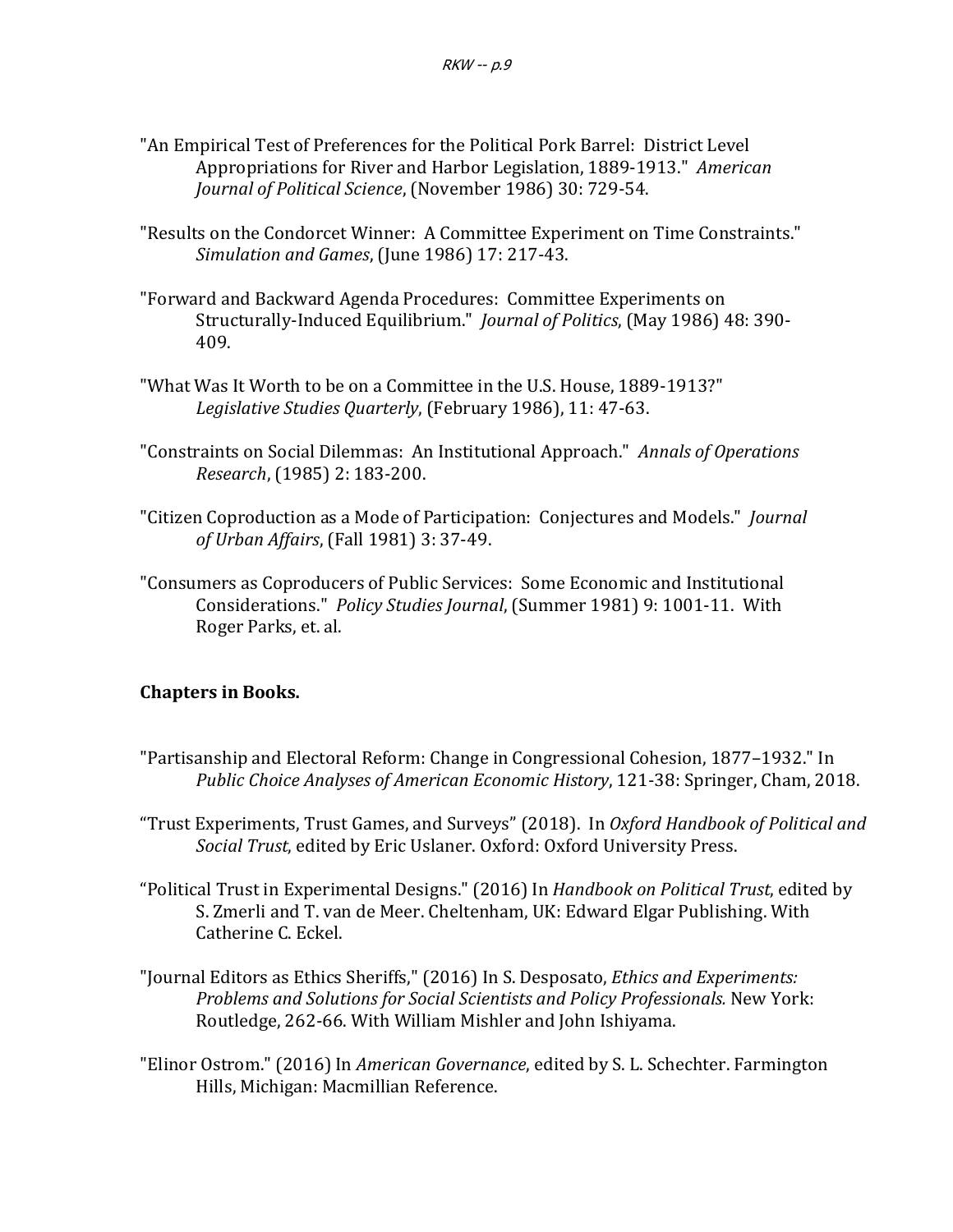- "Trust and Social Exchange." (2011) In Cambridge Handbook of Experimental Political Science. James N. Druckman, Donald P. Green, James H. Kuklinski and Arthur Lupia (eds). Cambridge: Cambridge University Press. pp. 243-257. With Catherine C. Eckel.
- "The Problem of Common Choice in Symmetric N-Person Coordination Games." (2008). In *Handbook of Experimental Economic Results*. Charles R. Plott and Vernon Smith (eds.). Berlin: Elsevier Press. With Carl Rhodes.
- "Structure Induced Equilibrium in Spatial Committee Games." (2008). In *Handbook* of Experimental Economic Results. Charles R. Plott and Vernon Smith (eds.). Berlin: Elsevier Press.
- "Endogeneous Properties of Equilibrium and Disequilibrium in Spatial Committee Games." (2008). In *Handbook of Experimental Economic Results*. Charles R. Plott and Vernon Smith (eds.). Berlin: Elsevier Press.
- "Collective Choice Experiments." (2008) In *The New Palgrave Dictionary of Economics*, edited by Stephen Durlauf and Lawrence Blume. London: Palgrave Macmillan.
- "Voting and Agenda Setting in Political Science and Economics." (2007) In *Laboratory Experiments in the Social Sciences*, edited by Murray Webster and Jane Sell. San Diego, CA: Elsevier.
- "Conflict, Power and Status in Groups." (2005) In *Theories of Small Groups: Interdisciplinary Perspectives.* edited by Marshall Scott Poole and Andrea B. Hollingshead. Thousand Oaks, CA: Sage Publications, pp. 139-184. With Sell, Jane; Michael J. Lovaglia; Elizabeth A. Mannix, and Charles D. Samuelson.
- "Madison at the First Congress: Institutional Design and Lessons from the Continental Congress, 1780-1783." (2003) In *James Madison: The Theory and Practice of Republican Government*. Samuel Kernell (Ed.). Stanford: Stanford University Press, pp. 243-263.
- "The Value of a Smile: Game Theory with a Human Face." (2003) In *Trust: Critical Studies in Economic Institutions.* Elias L. Khalil (ed.). Edward Elgar Publishing, Ltd., Camberly, UK. With Jörn P.Scharlemann, Catherine C. Eckel and Alex Kacelnik
- "Transition Governance in the United States: Lessons from the First Federal Congress." In Gerhard Loewenberg, Peverill Squire and D. Roderick Kiewiet (eds.). *Legislatures: Comparative Perspectives on Representative Assemblies.* Ann Arbor: University of Michigan Press, 2002, pp. 291-313.
- "Negative Decision Powers and Institutional Equilibrium: Experiments on Blocking Coalitions." In Polycentric Games and Institutions: Readings from the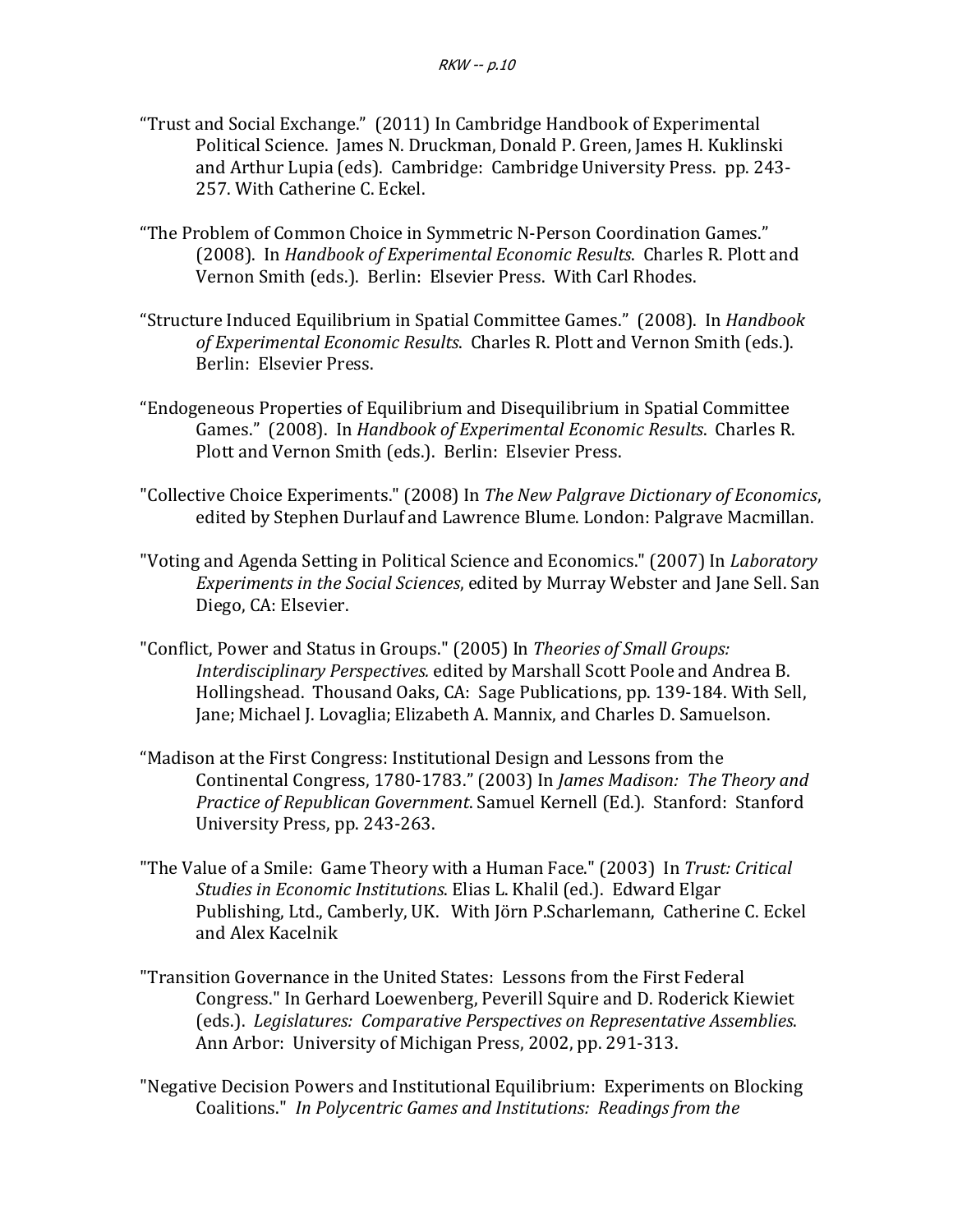*Workshop in Political Theory and Policy Analysis.* Michael D. McGinnis (ed.). Ann Arbor: University of Michigan Press, 2001, pp. 184-201. With Roberta Q. Herzberg.

- "The Human Face of Game Theory: Trust and Reciprocity in Sequential Games." (2003). In *Trust and Reciprocity: Interdisciplinary Conceptual and Empirical* Lessons. Elinor Ostrom and James M. Walker (eds.). Sage Foundation. With Catherine Eckel.
- "Why Congress?: What the Failure of the Continental and the Survival of the Federal Congress Tell Us About the New Institutionalism." (2002). In *Party, Process,* and Political Change in Congress. David Brady and Mathew McCubbins (eds.) Stanford University Press. With John Aldrich and Cal Jillson.
- "The Role of Congressional Parties." (1994) *Encyclopedia of the American Legislative System.* Joel Silbey, ed. New York: Charles Scribner's Sons, Publishers, II:899-930. With Joseph Cooper.
- "Costly Agendas and Spatial Voting Games: Theory and Experiments on Agenda Access Costs." (1991) In *Experimentation in Political Science*. Thomas Palfrey, ed. Ann Arbor: University of Michigan Press, pp. 169-199. With Roberta Q. Herzberg.
- "Partisan Voting Patterns in the U.S. Senate, 1877-1986." (1990) In The Changing *World of the U.S. Senate*, John Hibbing and John Peters (eds.). Berkeley, CA.: Institute of Governmental Studies Press, 1990. Reprinted in Silbey et. al., The *Congress of the United States, 1789-1989* (New York: Carlson Publishing, Inc., 1991). With Patricia Hurley.
- "Leadership Patterns in the Continental and Confederated Congresses: 1774-1788." (1991) In Silbey et. al., The Congress of the United States, 1789-1989 (New York: Carlson Publishing, Inc). With Calvin Jillson.
- "A Social Choice Model of Factional Conflict in the Continental Congresses." (1991) In Silbey et. al., *The Congress of the United States, 1789-1989* (New York: Carlson Publishing, Inc.,). With Calvin Jillson.
- "What Was It Worth to be on a Committee in the U.S. House, 1889-1913?" (1991) In Silbey et. al., The Congress of the United States, 1789-1989 (New York: Carlson Publishing, Inc.).

## **Sundry Administrative Tasks.**

Director of *Scientia*, Rice University, July 1, 2015 -.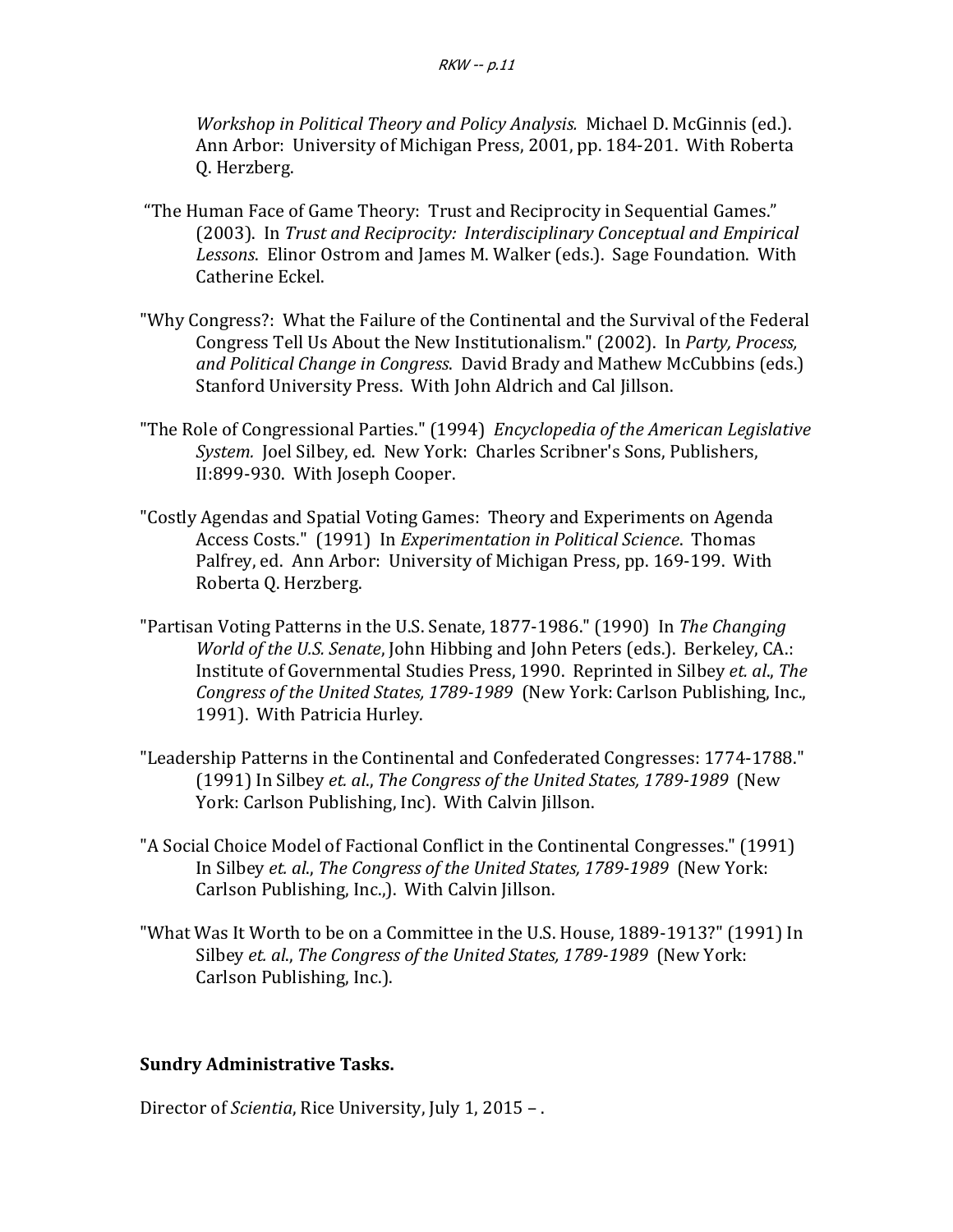Subcommittee Chair on "Sharing Data, Code and Materials" for the Workshop on "Increasing Scientific Transparency and Reproducibility in the Social and Behavioral Sciences." Co-hosted by *Science*, the Berkeley Initiative for Transparency in the Social Sciences and the Center for Open Science, November 3-4, 2014.

Member, Institutional Review Board, Rice University, 2012 - present.

Editorial Board, *Journal of Experimental Political Science*, 2013 - 2016.

Committee Member, Research Administration Advisory Group, Rice University.  $2009$  – present.

Chair, Department of Political Science, 2004 - 2009.

Editorial Board, *American Political Science Review*, 2008-2009.

Director, Behavioral Research Laboratory, Division of Social Sciences. 2001-2005; 2007-present.

Director of Graduate Studies, Department of Political Science. 1998-2001.

Executive Council, Southern Political Science Association. 1999-2000.

Executive Council, Legislative Studies Section, American Political Science Association. 2000-2002.

Editorial Board, *Legislative Studies Quarterly*. 1998-2000

Editorial Board, *Experimental Economics*. 1998-2009.

- Program Director, Political Science Program, National Science Foundation. 1996-1998.
- Chair, Search Committee, Dean of the School of Social Science, Rice University. 1995-1996.

Chair, Institutional Review Board, Human Subjects, Rice University. 1993-1996.

Chair, Department of Political Science, Rice University. 1991-1994.

Panel Member, Political Science Panel, National Science Foundation. 1994-1995.

Member, Search Committee, Dean of the School of Social Science, Rice University. 1987-1988.